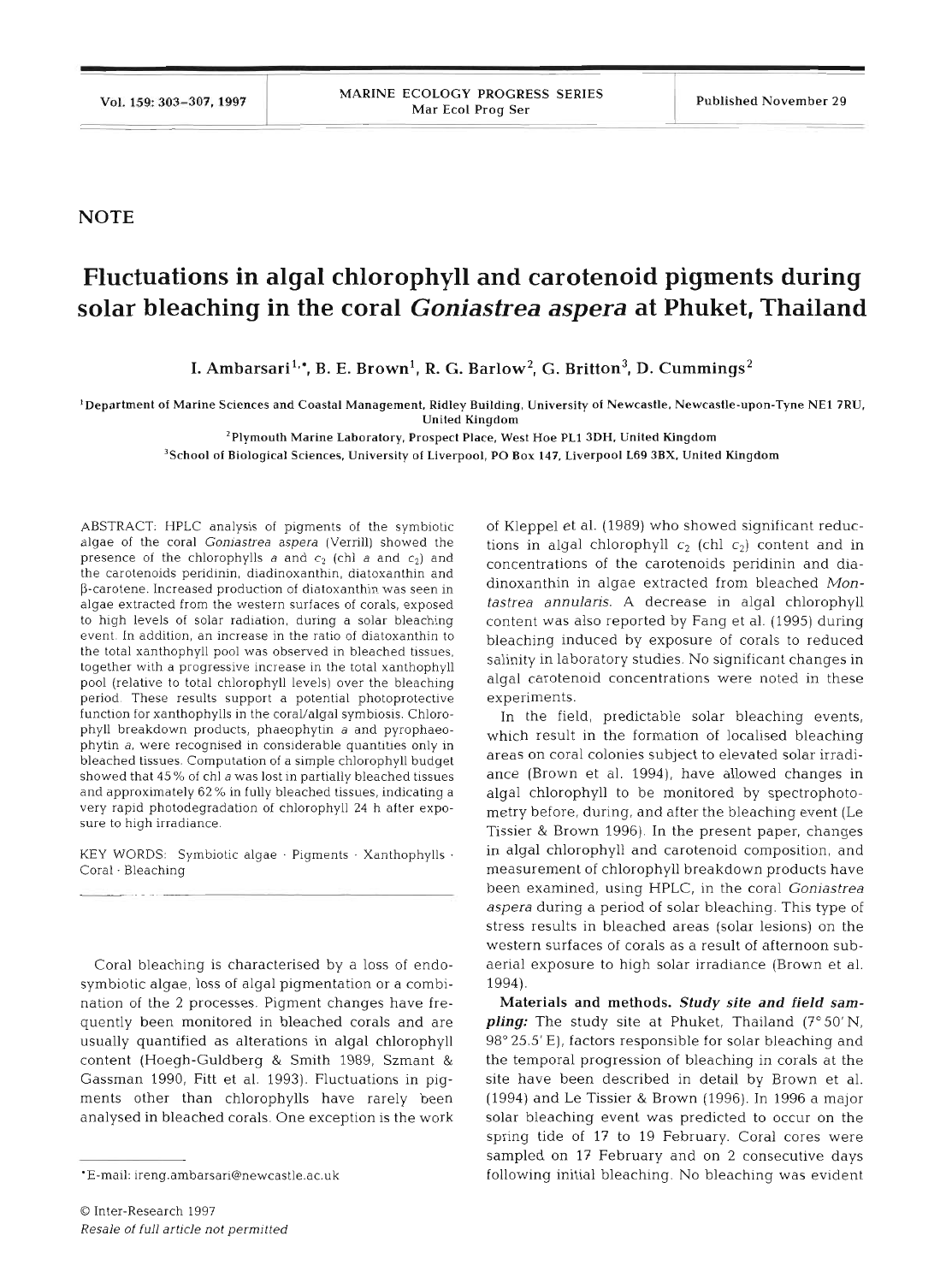on 17 February but partially bleached (pale colour) areas were obvious on the western sides of colonies on 18 February and fully bleached (white) solar lesions on 19 February. Cores were extracted by methods described in Le Tissier & Brown (1996), from normally coloured tissues on the east and west sides of 5 coral colonies on 17 and 19 February and from west sides only on 18 February. Additional cores were collected from partially bleached areas and normally coloured tissues on the west sides of 7 colonies on 18 February, and from fully bleached areas and normally coloured tissues on the west sides of 5 coral colonies on 19 February. Coral cores were transported back to the laboratory on ice in the dark and were stored in a freezer (-20°C) before processing.

*Preparation of samples for HPLC analysis:* Cores were air gunned and the tissues collected and homogenised in 10 mM Tris-HC1 and 1 %, NaCl (Sharp et al. 1994) by means of a tissue tearer (Ultra-Turrax T25) at 13 500 rpm. The skeleton was allowed to settle and the supernatant centrifuged at  $600 \times g$  for 10 min. The resulting algal pellets were collected and maintained in liquid nitrogen prior to transportation to the UK. Before HPLC analysis the pellets were homogenised in buffer and subsamples extracted for algal counts; the remaining cells were centrifuged for 5 min at  $1800 \times g$ and the resulting pellets extracted in 90% acetone.

*HPLC analysis:* Frozen samples were extracted in 90 % acetone and analysed for pigments by reversed phase HPLC on a Pecosphere C-18 column according to Barlow et al. (1993b, 1995). Aliquots of extracts were mixed 1:l with ammonium acetate buffer and injected into a Shimadzu HPLC system. Two solvents, A and B, were used in the separation. Solvent A consisted of 80% methanol and 20% 1 M ammonium acetate, and solvent B contained 60 % methanol and 40 % acetone. Pigments were separated by a linear gradient from 0 % B (100% A) to 100% B (0% A) over 10 min followed by

an isocratic hold at  $100\%$  B for 7.5 min at a flow rate of 1 m1 min-l Chlorophylls and carotenoids were monitored by absorbance detection at 440 nm, while phaeopigments were detected by fluorescence at 405 nm excitation and 670 nm emission. Pigment identification and calibration were performed with standards obtained from the Water Quality Institute, Denmark, and pigments isolated from microalgal species in the Plymouth Culture Collection (Barlow et al. 1993b, 1995). Peak identity was further confirmed on selected samples by on-line diode-array spectroscopy (Waters 990). Chl a and b standards (Sigma Chemical Co.) were quantified spectrophotometrically using the extinction coefficients of Jeffrey **81** Humphrey (1975).

*Statistical analysis:* Paired t-tests were used for comparing the amount of algal pigments in east and west paired samples and between normally coloured and bleached pairs of cores collected from the same colonies on 18 and 19 February, following the procedure of Zar (1984). On 19 February, the  $\alpha$ -value was adjusted for the number of multiple comparisons made. The differences computed between paired samples were derived from a normally distributed population of differences and so the assumption for this statistical test was satisfied.

Results. Algal pigment concentrations identified by HPLC are summarised in Table 1. Chl  $a$  and  $c_2$ , the carotenoids peridinin, diadinoxanthin, diatoxanthin and  $\beta$ -carotene and the chlorophyll breakdown products phaeophytin a and pyrophaeophytin a were recognised in all samples. There were no significant differences in the pigment concentrations of algae from normally coloured tissues extracted from east and west sides of colonies on 17 and 19 February, apart from diatoxanthin which showed significant differences in concentration between east and west sides on 17 February  $(p < 0.05)$ . The mean values of diatoxanthin (Table 1) indicated an increase on the west sides in comparison

Table 1. Concentrations of pigments in pg cell<sup>-1</sup> (standard deviation in parentheses) in samples collected during the bleaching event (17 to 19 February 1996) from east (E) and west (W) sides for normally coloured samples, and from west sides for partially bleached (W-P.bl.) and bleached samples (W-Bl.)

|                     | 17 Feb      |             |             |                   | $19$ Feb   |             |                 |
|---------------------|-------------|-------------|-------------|-------------------|------------|-------------|-----------------|
|                     |             |             | 18 Feb      |                   |            |             |                 |
|                     | $E (n = 5)$ | W $(n = 5)$ | W $(n = 7)$ | W-P.bl. $(n = 7)$ | $E(n = 4)$ | W $(n = 5)$ | W-Bl. $(n = 5)$ |
| Chlorophyll a       | 5.46(1.42)  | 5.01(0.71)  | 4.78(2.15)  | 1.96(1.24)        | 6.37(1.39) | 4.23(1.84)  | 1.09(0.70)      |
| Chlorophyll $c_2$   | 1.17(0.29)  | 1.11(0.14)  | 1.02(0.44)  | 0.40(0.32)        | 1.43(0.44) | 0.92(0.39)  | 0.18(0.17)      |
| Peridinin           | 3.06(0.84)  | 2.89(0.54)  | 2.64(1.12)  | 1.14(0.74)        | 3.56(0.92) | 2.50(0.93)  | 0.62(0.49)      |
| Diadinoxanthin (Dd) | 1.15(0.32)  | 0.89(0.05)  | 0.94(0.40)  | 0.45(0.29)        | 1.25(0.29) | 0.85(0.38)  | 0.31(0.22)      |
| Diatoxanthin (Dt)   | 0.17(0.04)  | 0.40(0.14)  | 0.28(0.13)  | 0.23(0.05)        | 0.15(0.04) | 0.26(0.04)  | 0.18(0.12)      |
| $\beta$ -Carotene   | 0.12(0.03)  | 0.12(0.03)  | 0.12(0.05)  | 0.08(0.03)        | 0.15(0.04) | 0.12(0.03)  | 0.08(0.04)      |
| $Dt/(Dd+Dt)$        | 0.13(0.03)  | 0.30(0.07)  | 0.23(0.05)  | 0.37(0.08)        | 0.11(0.00) | 0.25(0.08)  | 0.38(0.05)      |
| Phaeophytin a       | 0.03(0.02)  | 0.03(0.01)  | 0.09(0.07)  | 0.29(0.23)        | 0.05(0.03) | 0.13(0.13)  | 0.41(0.13)      |
| Pyrophaeophytin a   | 0.01(0.01)  | 0.03(0.01)  | 0.02(0.02)  | 0.09(0.06)        | 0.02(0.01) | 0.04(0.04)  | 0.15(0.05)      |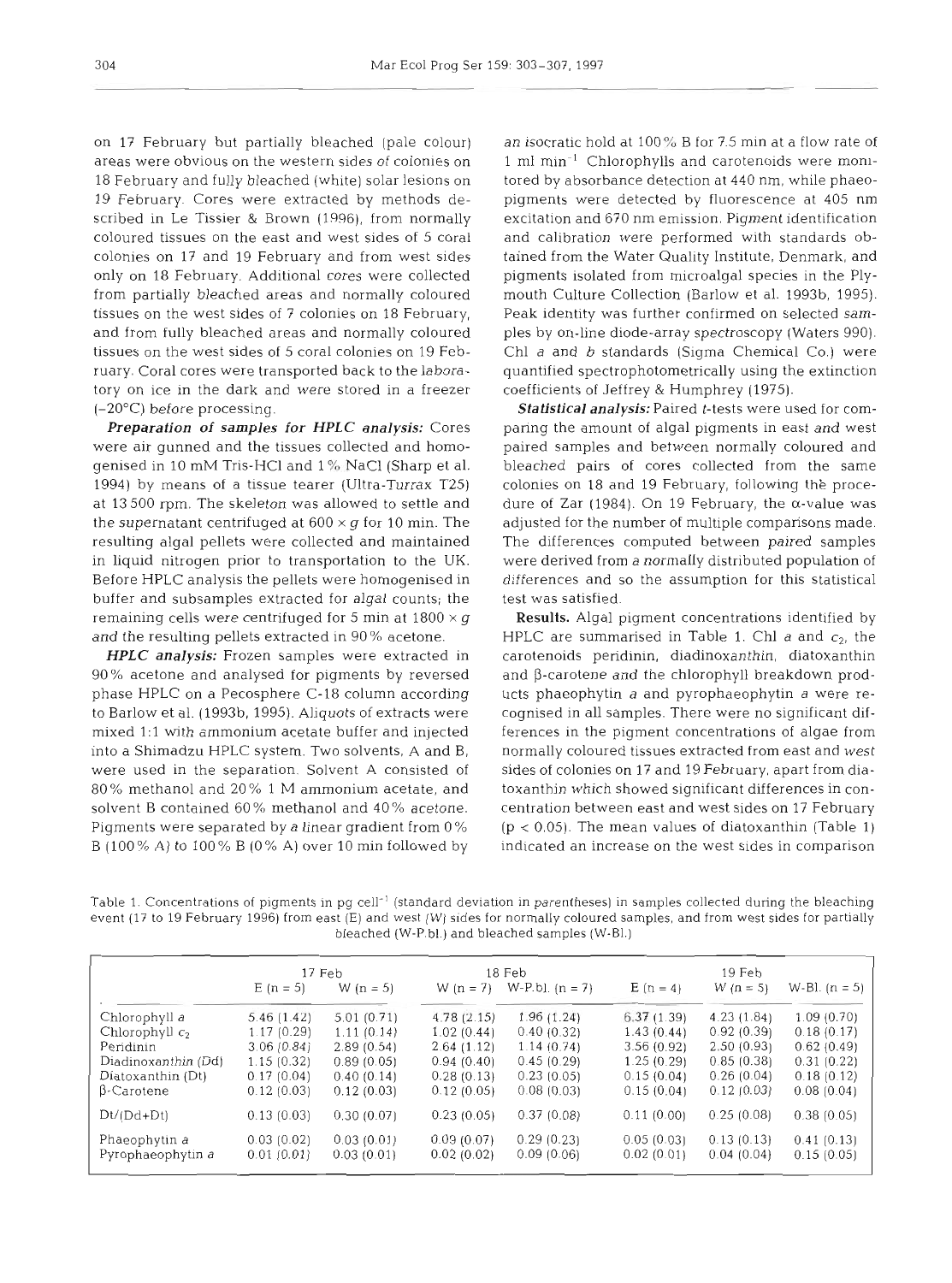to the east sides. The ratio of diatoxanthin to the total xanthophyll pool (i.e. diatoxanthin plus diadinoxanthin) was also significantly different ( $p < 0.005$ ) between east and west sides of colonies sampled on both 17 and 19 February, with west sides showing higher ratios compared to east sides by approximately 2-fold.

On subsequent days (18 and 19 February), significant differences in chlorophyll pigments between normally coloured tissues and partially bleached  $(p < 0.05)$ and fully bleached  $(p < 0.01)$  tissues on the west sides of colonies were noted. Both partially bleached and fully bleached tissues contained algae with decreased chlorophyll pigment values compared to normally coloured tissues. In parallel with these alterations, an increase in the concentration of chlorophyll breakdown products in partially bleached and bleached areas (compared to normally coloured tissues on the western sides of colonies) was evident. **A** simple chlorophyll budget was calculated (after Barlow et al. 1993a) by using estimates of the molar ratio of chlorophyll and its breakdown products for partially bleached (18 February) and fully bleached samples (19 February) compared with normally coloured tissues extracted from western surfaces on these dates (Fig. 1). Approximately 45 % of chl a was lost, presumably as a colourless residue, in partially bleached tissues with approximately 62% lost in fully bleached tissues. In these latter samples, 10% chl a was converted into phaeophytin a and 4% into pyrophaeophytin a.

Comparison of algal carotenoid concentrations between bleached tissues and normally coloured tissues revealed decreased mean values for peridinin (p <sup>&</sup>lt; 0.01) in bleached samples. Increases in the ratio of diatoxanthin to the total xanthophyll pool were apparent in partially bleached  $(p < 0.001)$ , but not in fully bleached, tissues. No significant differences in the concentration of  $\beta$ -carotene in different tissues were observed. The carotenoid composition of partially bleached and fully bleached tissues from the west sides of colonies is compared with that of normally coloured coral samples in Fig. 2. The major differences between the samples relate to the size of the xanthophyll pool components, diadinoxanthin and diatoxanthin, which are greatest in the fully bleached tissues sampled on 19 February.  $\beta$ -Carotene is also present in greater proportions in fully bleached tissues than in normally coloured and partially bleached tissues.

**Discussion.** Significant reductions in algal chl a and  $c_2$  and the light-harvesting accessory pigment peridinin were observed in partially and fully bleached tissues following solar bleaching, when compared with normally coloured tissues from the western surfaces of colonies. Previous studies of bleached corals from the Caribbean, by HPLC, detected reduced chl  $c_2$  and



Fig. 1. Proportion of chlorophyll a and its breakdown products in normally coloured, partially bleached and bleached samples from the west sides of coral colonies collected on 18 and 19 February. Pigment identities are: Chl a, chlorophyll a; Phtin a, phaeophytin a; Pyroph a, pyrophaeophytin a; col-less, colourless products

peridinin levels in algae but no attempts were made to analyse chlorophyll breakdown products (Kleppel et al. 1989). The present study is the first to identify chlorophyll breakdown products in symbiotic algae of bleached coral tissues. Phaeophytin a is produced in *vitro* by acidification (Lorenzen 1967) while enzymatically mediated pyrolysis of phaeophytin a may be responsible for the production of pyrophaeophytin a (Barlow et al. 1993a). The mechanism for specific production of phaeopigments in vivo remains unknown.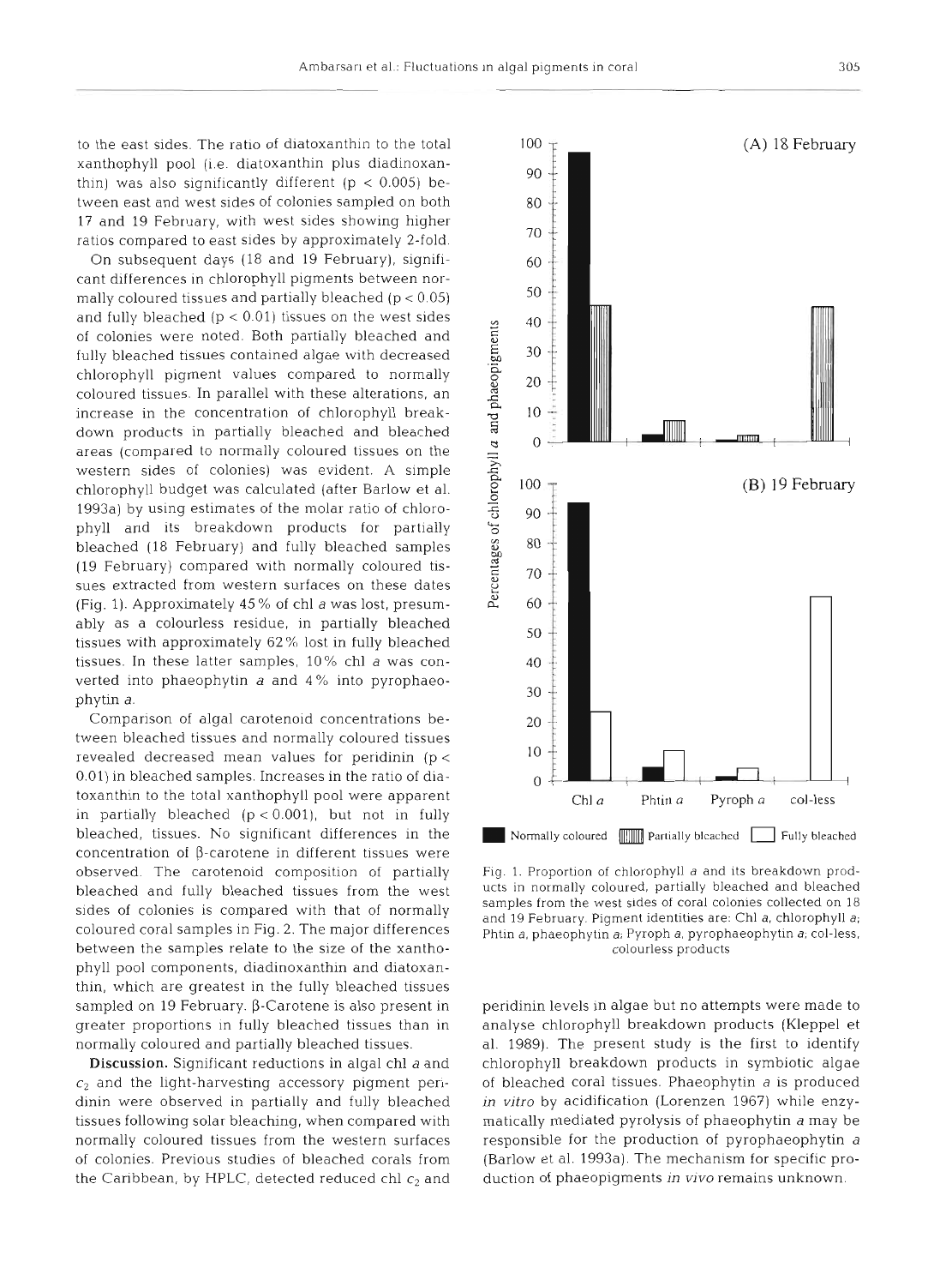

Fig. 2. Carotenoid composition as percentage of total carotenold content of **(A)** normally coloured, (B) partially bleached, and (C) fully bleached coral samples. The relative size of the pie diagrams reflects the difference in total content of the carotenoids (on a chlorophyll  $a + c_2$  basis) between the samples. Pigment identities are: Per, peridinin; Diad, diadino $x$ anthin; Diat, diatoxanthin;  $\beta$ -car,  $\beta$ -carotene

The degradation of chl a and the resulting formation of breakdown products under conditions of high irradiance has been well documented in higher plants (Brown et al. 1991) but the mechanism of chlorophyll breakdown in bleached corals is unknown. Although the majority of coral bleaching responses have been correlated with elevated temperatures, increasing physiological and field evidence points to an interaction between elevated temperature and irradiance as a major factor in the extensive bleaching of corals worldwide over the past 15 yr (Glynn 1993, Brown et al. 1995, Brown 1997, Iglesias Prieto & Trench 1997). For corals subject to solar bleaching in the present study, the generation of colourless residues within 24 h of exposure to high irradiance suggests a very rapid photodegradation of chlorophyll (Jen & Mackinney 1970). Such colourless residues are produced in higher plants in the presence of active oxygen radicals (Brown et al. 1991) which have already been invoked as mediators of the bleaching process in symbiotic anthozoans, subject to elevated temperatures and irradiance (Lesser et al. 1990).

Also of interest in the present study is the possible photoprotective role of the algal xanthophylls diatoxanthin and diadinoxanthin. The conversion of diadinoxanthin to diatoxanthin in the light and the resulting dissipation of excess absorbed light energy as heat has been cited as having a photoprotective role in algae (Demers et al. 1991, Arsalane et al. 1994, Young & Frank 1996) similar to that of the well established xanthophyll cycle in higher plants (Demmig-Adams & Adams 1993). Increased production of diatoxanthin in algae extracted from the western surfaces of corals subjected to high levels of solar radiation, the increase in the ratio of diatoxanthin to the total xanthophyll pool in bleached tissues and the progressive increase in the total xanthophyll pool over the bleaching period (relative to total chlorophyll levels) all support a potential photoprotective function for diadinoxanthin and diatoxanthin in the coral/algal symbiosis. A progressive increase in  $\beta$ -carotene proportions in bleached tissues over the bleaching period bears similarities with higher plants where the xanthophvll cycle pool and  $\beta$ -carotene have been reported to vary concomitantly (Demmig-Adams et al. 1989, Thayer & Bjorkman 1990). The fact that corals were bleached on the western surfaces of colonies suggests that any photoprotective function was stretched to its limits and, in the case of the bleached tissues, defense mechanisms failed ultimately to offer algal cells adequate protection from the damaging effects of solar radiation.

Carotenoids in symbiotic algae clearly have the potential of playing an important role in the coral bleaching process. Already Warner et al. (1996) have shown that symbiotic algae from different coral species